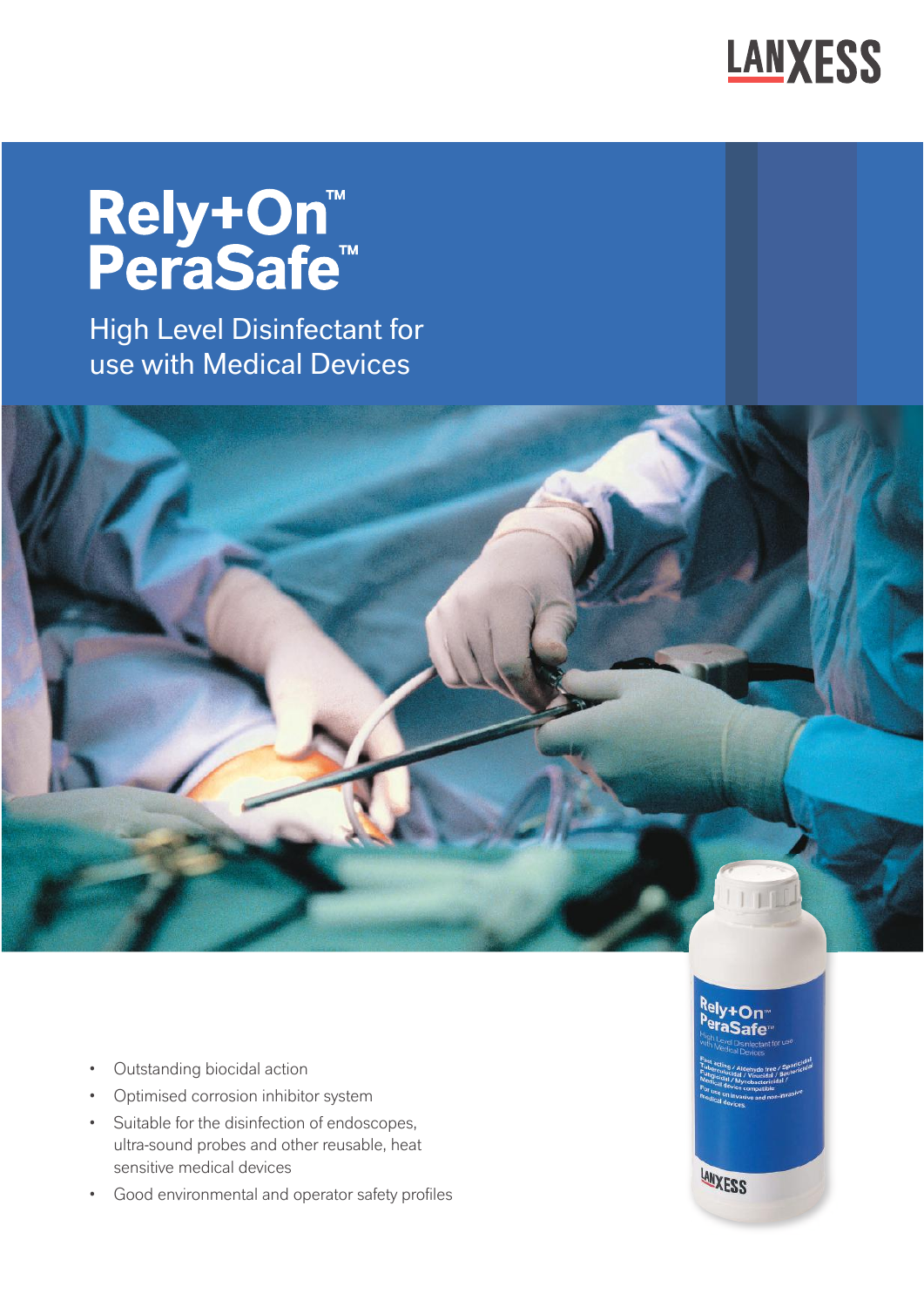## **Rely+On™** PeraSafe<sup>™</sup>

Specifically developed to offer rapid broad spectrum decontamination against viruses, mycobacteria, bacteria, yeasts and bacterial spores. Rely+On<sup>™</sup> PeraSafe<sup>™</sup>, with its optimised corrosion inhibitor system and near neutral pH, is a suitable solution for endoscope, ultra-sound probe and other reusable, heat sensitive medical device disinfection.

## **Biocidal Efficacy**

Rely+On™ PeraSafe™ powder generates peracetic acid *in-situ* when dissolved in water. The neutral pH solution combines the biocidal efficacy of peracetic acid with excellent materials compatibility to allow repeated, rapid decontamination of pathogenic micro-organisms from heat labile, reusable medical devices and instruments.

#### **Proven Broad Spectrum Efficacy**

Independently proven highly effective against viruses, mycobacteria, bacteria and bacterial spores, Rely+On™ PeraSafe™ provides rapid broad spectrum decontamination against disease-causing pathogens of concern to human health, such as, HIV, Hepatitis B & C, Mycobacteria (Tuberculosis),Pseudomonas aeruginosa, Clostridium difficile, MRSA and Candida albicans.

Rely+On™ PeraSafe™ has been independently evaluated in the United Kingdom by the Hospital Infection Research Laboratory (HIRL).

The HIRL evaluation findings demonstrate that, in 10 minutes or less, Rely+On™ PeraSafe™ reduces colony forming units of  $>5$  log<sub>10</sub> for Bacillus subtilis var niger spores (surface test), and  $>5$  log<sub>10</sub> for Mycobacterium terrae. These results clearly demonstrate Rely+On™ PeraSafe™'s rapid biocidal action and suitability for use in medical device disinfection.

### **Medical Device Compatibility**

Rely+On™ PeraSafe™ is compatible with endoscopes, ultra-sound probes, surgical instruments and other common reusable, heat sensitive medical devices. An optimised corrosion inhibitor system, allied to a neutral pH solution, optimises efficacy and compatibility.



### **Certification**

Rely+On™ PeraSafe™ complies with the Medical Devices Directive as assessed by BSI Product Services (Notified Body No. 0086) (CE Certificate No. 01455).

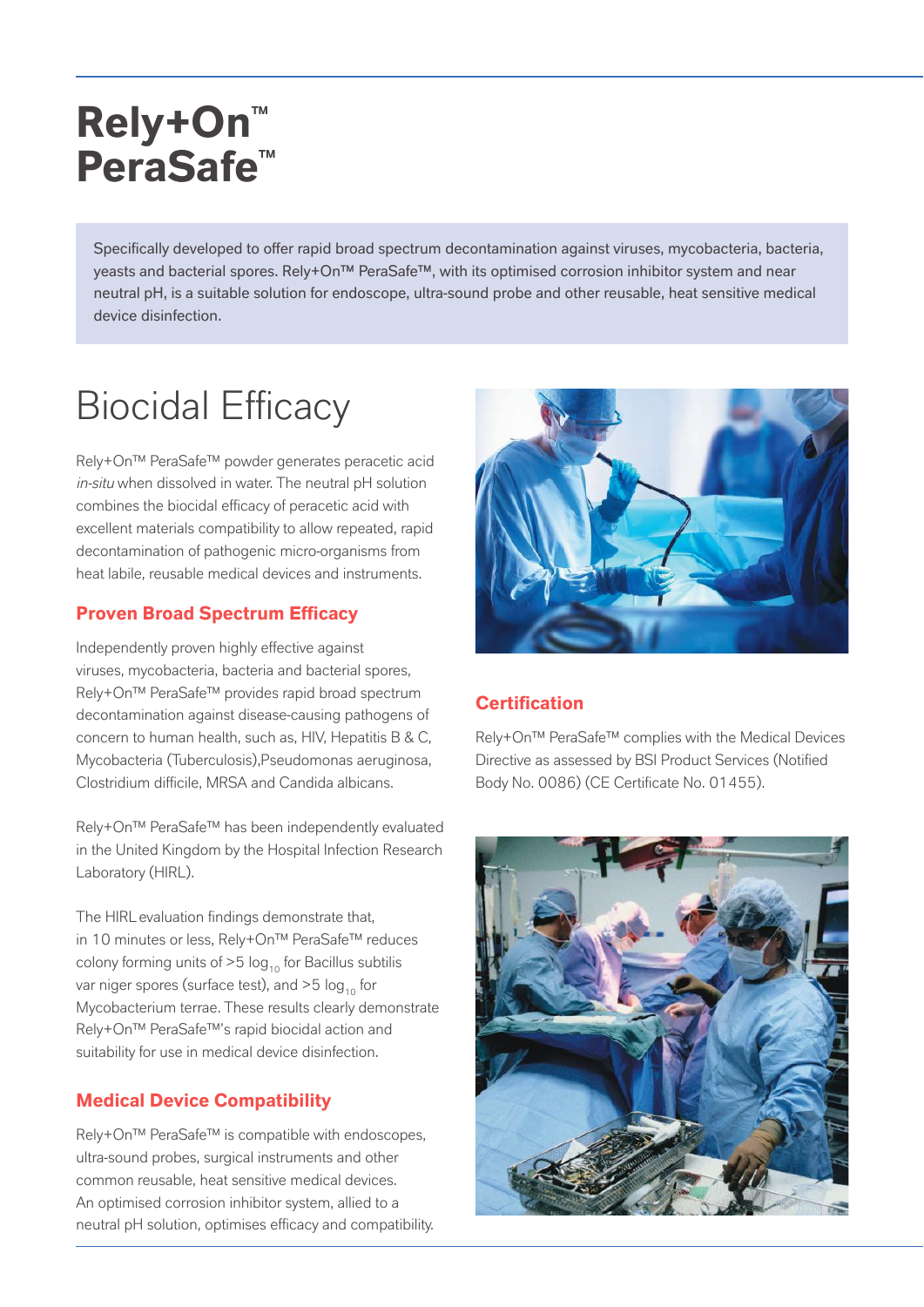#### **2DBubbs**

Rely+On™ PeraSafe™ is not classified as a sensitiser in both the powdered form, and the in-use dilutions.

#### **Environmental Profile**

Rely+On™ PeraSafe™ has been formulated to include ingredients that have been carefully selected for their ability to degrade naturally within the environment.

#### **Lifespan of Disinfectant Solution**

Maximum 24 hours from activation and/or 20 immersions, whichever is the least. For fungicidal activity claims, solutions are to be used within 8 hours of preparation. Unused or inactive solutions may be disposed of via the normal waste water discharge channels\*.

#### **Rely+On™ PeraSafe™** is available in the **following presentations:**

| <b>Pack Size</b>   | <b>Volume of disinfectant solution</b> |
|--------------------|----------------------------------------|
| 16.2 gram (sachet) | 1 litre                                |
| 81 gram (bottle)   | 5 litres                               |
| 162 gram (bottle)  | 10 litres                              |
| 810 gram (bottle)  | 50 litres                              |

\* Always check and observe the local site requirements concerning the disposal of solutions entering waste water treatment facilities.



#### **Easy to Prepare**



**Step 1**

Fill a container with the appropriate volume of lukewarm tap water (30-35°C).

**Step 2** Prepare the solution by adding 81 grams of Rely+On™ PeraSafe™ powder to every 5 litres of water.

### **Step 3** Stir until the powder dissolves to form a blue solution Then leave for 15 minutes to allow the disinfectant to fully activate.